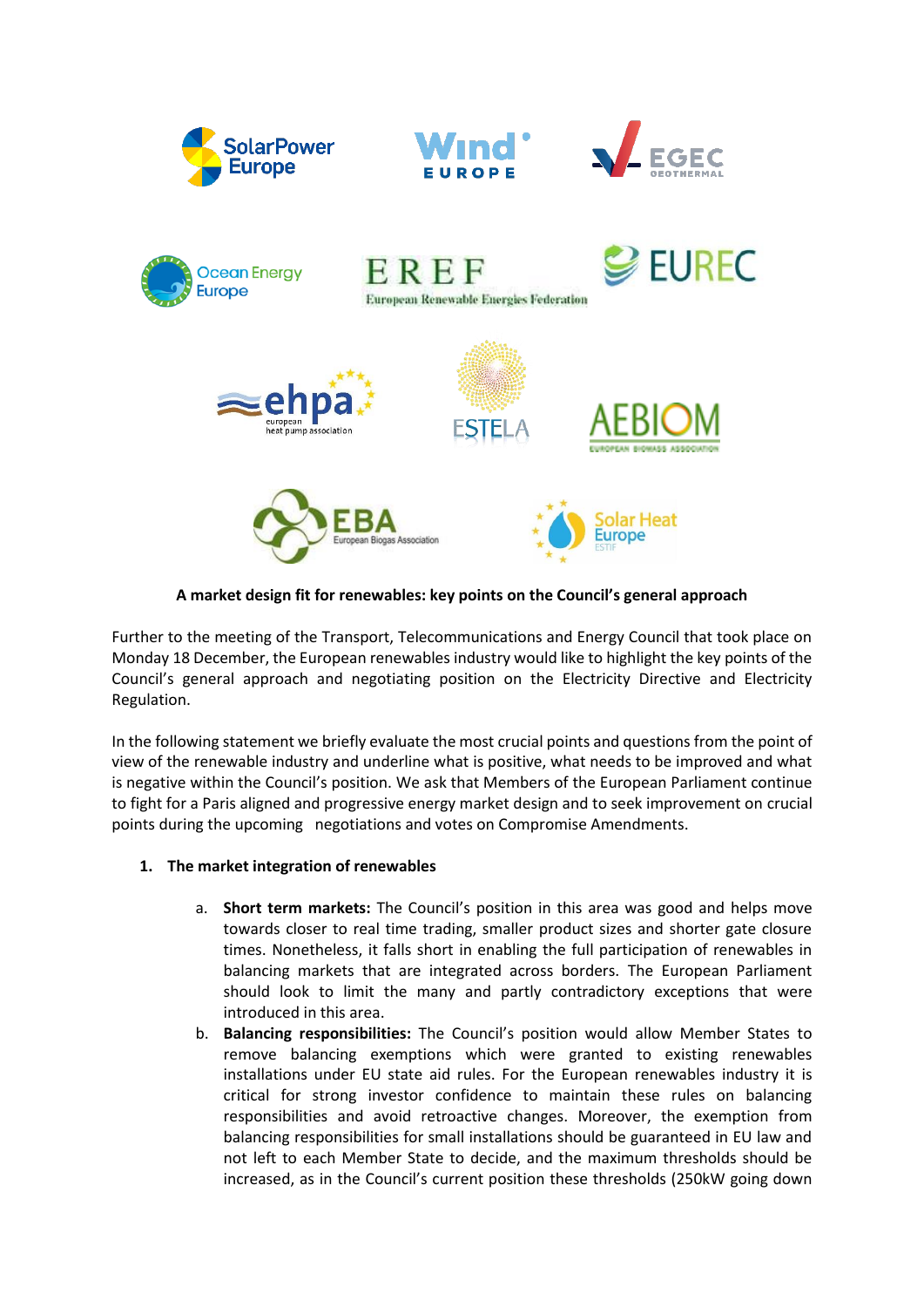to 150kW) are too low. If the Council's position is left unchanged, consumers and SMEs will be subject to heavy technical and administrative burdens in many countries. There is also a potential risk for increased costs for consumers as there is no guarantee that renewable investors will have access to competitive offers when delegating balancing responsibilities to third parties.

c. **Priority dispatch and curtailment:** The Council's position is very mixed on this point, maintaining the principle of priority dispatch for existing assets, small installations and demonstration projects is positive. More ambition is necessary in order to ensure investor certainty, support prosumers and allow the development of new clean energy technologies. For new installations that do not have priority dispatch, there will be full compensation for imposed curtailment, and a number of measures are foreseen to ensure that renewables are curtailed last. However, further amendments are necessary to further protect small installations above 250kW and system operators must be encouraged to disclose how they deal with congestion, and guarantee that their networks are capable of transmitting and distributing electricity from existing and future renewable installations. With the wording of the current Council position, up to 5% of the annual production of renewable installations could never be fed into the grid.

## **2. Security of supply and the Internal Energy Market**

- a. **Capacity Mechanisms and European adequacy assessments:** The Council's General Approach severely lacks ambition on this point by giving Member States the final say on the creation of Capacity Mechanisms. This is not in line with regional and European solidarity and the overall goal of further integration of the Internal Energy Market. European adequacy assessments should not be ignored as the Council text currently allows, as they are needed to reduce the distortive effects of Capacity Mechanisms on markets. All flexibility options and cross-border cooperation must be exhausted before Capacity Mechanisms are put in place – they should be a last resort.
- b. **The 550g CO2/kWh emissions performance standard within Capacity Mechanisms**: The Council's position on this is not acceptable and MEPs need to continue to work hard to bring the final package in line with the EU's Paris Agreement commitments. The Council's proposal will continue public subsidies for highly polluting generation capacity for almost another 20 years from today – up until 2035. It is critical that the European Parliament makes sure that existing power plants are subject to the 550g threshold as of entry into force. The European Parliament should also ensure that the final text makes explicit that dispatchable renewable sources are eligible for support within these schemes.
- c. **Regional Coordination Centres:** Regional cooperation is crucial to the effective integration of renewables and so the European Parliament should adopt a stronger position than the Council on regional system operation to allocate optimal volumes of cross-border transmission capacity and to step up the exchange of balancing services.

## **3. Active customers and storage**

- a. **Rights for active customers:** The fact that the right to sell self-generated electricity is in the Council position is positive and should be maintained in the final text.
- b. **Discriminatory requirements, procedures and charges:** MEPs should adopt a strong stance on the protection of active customers against disproportionate requirements, procedures and charges as the Council is weak on this. Self-consumed electricity